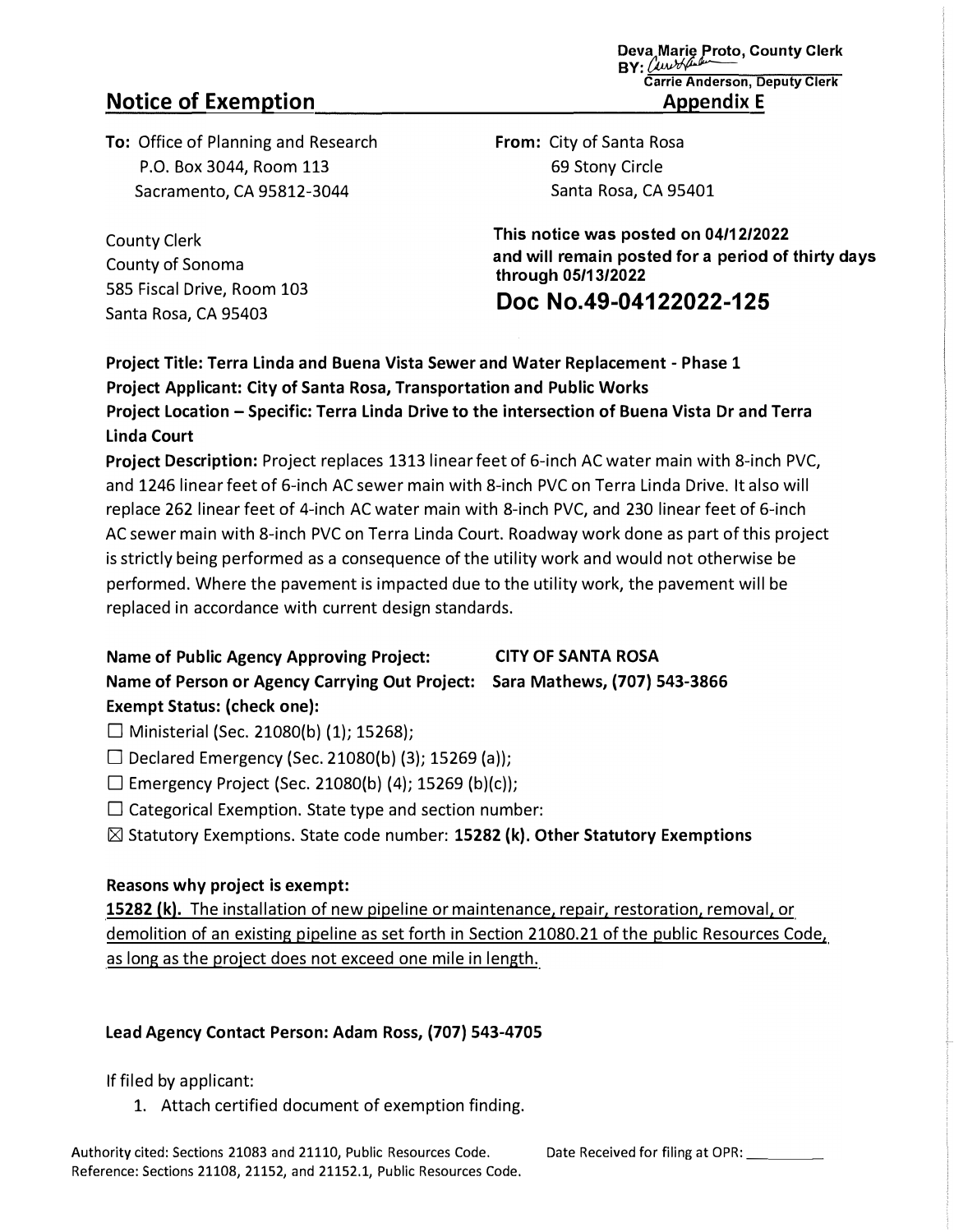2. Has a Notice of Exemption been filed by the public agency approving the project?

| ∨≏с                                          | Nο    |             |                                  |
|----------------------------------------------|-------|-------------|----------------------------------|
| Adam Ross                                    |       | Feb 9, 2022 |                                  |
| Signature: Adam Ross (Feb 9, 2022 15:30 PST) | Date: |             | Title: Environmental Coordinator |

 $\boxtimes$  Signed by Lead Agency  $\Box$  Signed by Applicant

 $\bar{z}$ 

Date Received for filing at OPR: \_\_\_\_\_\_\_\_\_\_\_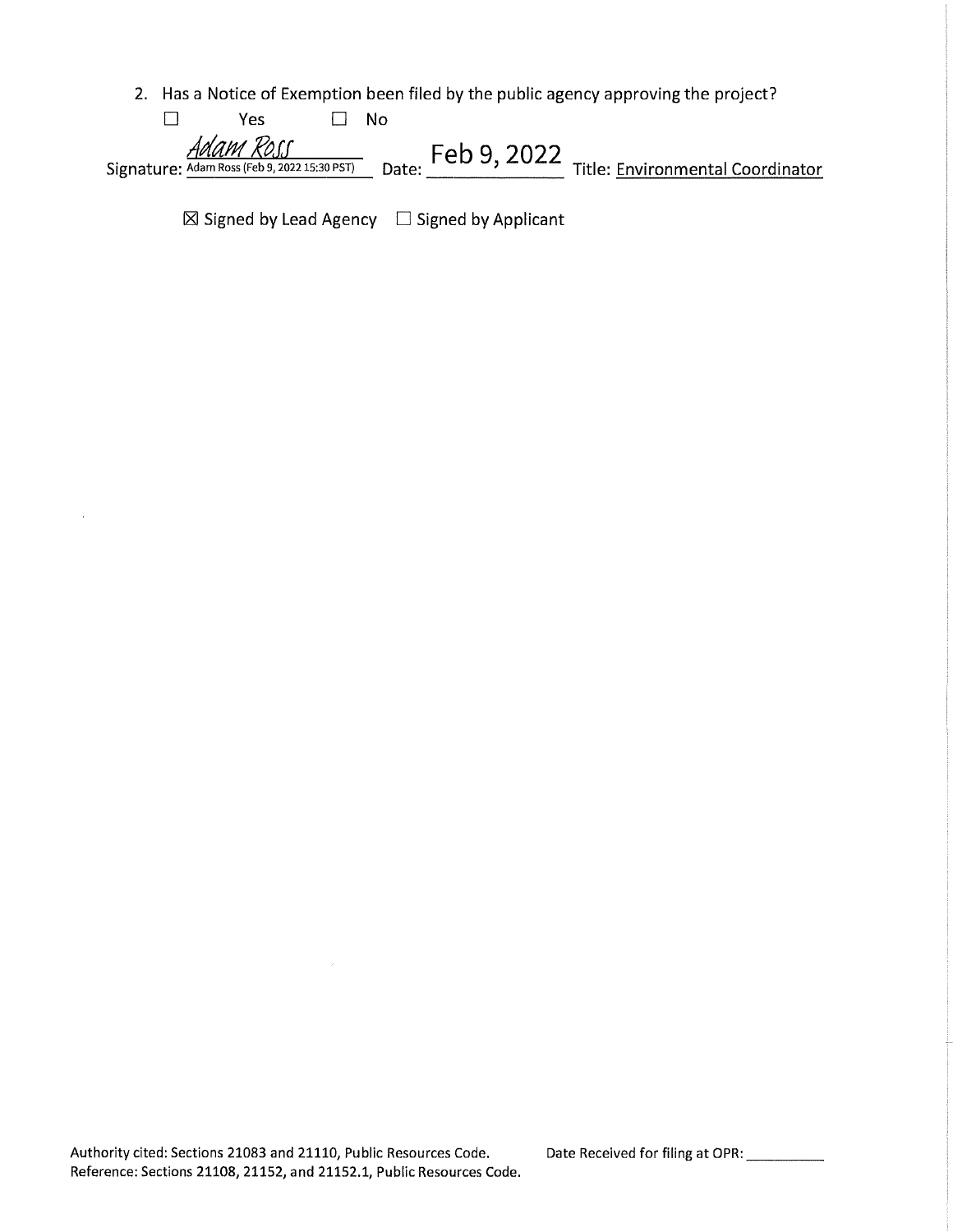|                                                                                                                                                                                                                                                                                                                                                                                              |                                         | <b>RECEIPT NUMBER:</b><br>49-04122022-125 |                               |                                                                                                                                                                                                                                                                                                                                      |  |
|----------------------------------------------------------------------------------------------------------------------------------------------------------------------------------------------------------------------------------------------------------------------------------------------------------------------------------------------------------------------------------------------|-----------------------------------------|-------------------------------------------|-------------------------------|--------------------------------------------------------------------------------------------------------------------------------------------------------------------------------------------------------------------------------------------------------------------------------------------------------------------------------------|--|
|                                                                                                                                                                                                                                                                                                                                                                                              |                                         |                                           |                               | STATE CLEARINGHOUSE NUMBER (If applicable)                                                                                                                                                                                                                                                                                           |  |
| SEE INSTRUCTIONS ON REVERSE. TYPE OR PRINT CLEARLY.                                                                                                                                                                                                                                                                                                                                          |                                         |                                           |                               |                                                                                                                                                                                                                                                                                                                                      |  |
| <b>LEAD AGENCY</b><br><b>CITY OF SANTA ROSA</b>                                                                                                                                                                                                                                                                                                                                              | <b>LEADAGENCY EMAIL</b>                 |                                           | <b>DATE</b><br>04/12/2022     |                                                                                                                                                                                                                                                                                                                                      |  |
| COUNTY/STATE AGENCY OF FILING<br>SONOMA                                                                                                                                                                                                                                                                                                                                                      |                                         |                                           | DOCUMENT NUMBER<br>22-0412-03 |                                                                                                                                                                                                                                                                                                                                      |  |
| PROJECT TITLE<br>TERRA LINDA AND BUENA VISTA SEWER AND WATER REPLACEMENT - PHASE 1                                                                                                                                                                                                                                                                                                           |                                         |                                           |                               |                                                                                                                                                                                                                                                                                                                                      |  |
| PROJECT APPLICANT NAME<br>CITY OF SANTA ROSA, TRANSPORTATION AND                                                                                                                                                                                                                                                                                                                             | <b>PROJECT APPLICANT EMAIL</b>          | <b>PHONE NUMBER</b><br>(707) 543-3866     |                               |                                                                                                                                                                                                                                                                                                                                      |  |
| PROJECT APPLICANT ADDRESS<br>69 STONY CIR                                                                                                                                                                                                                                                                                                                                                    | <b>CITY</b><br><b>SANTA ROSA</b>        | <b>STATE</b><br>CА                        | ZIP CODE<br>95401             |                                                                                                                                                                                                                                                                                                                                      |  |
| PROJECT APPLICANT (Check appropriate box)<br>X   Local Public Agency<br><b>School District</b>                                                                                                                                                                                                                                                                                               | Other Special District                  |                                           | <b>State Agency</b>           | <b>Private Entity</b>                                                                                                                                                                                                                                                                                                                |  |
| <b>CHECK APPLICABLE FEES:</b><br>$\Box$ Environmental Impact Report (EIR)<br>□ Mitigated/Negative Declaration (MND)(ND)<br>□ Certified Regulatory Program (CRP) document - payment due directly to CDFW<br>X Exempt from fee<br><b>EX</b> Notice of Exemption (attach)<br>□ CDFW No Effect Determination (attach)<br>$\Box$ Fee previously paid (attach previously issued cash recelpt copy) |                                         | \$3,539.25<br>\$2,548.00<br>\$1,203.25    |                               | $\frac{1}{2}$ $\frac{1}{2}$ $\frac{1}{2}$ $\frac{1}{2}$ $\frac{1}{2}$ $\frac{1}{2}$ $\frac{1}{2}$ $\frac{1}{2}$ $\frac{1}{2}$ $\frac{1}{2}$ $\frac{1}{2}$ $\frac{1}{2}$ $\frac{1}{2}$ $\frac{1}{2}$ $\frac{1}{2}$ $\frac{1}{2}$ $\frac{1}{2}$ $\frac{1}{2}$ $\frac{1}{2}$ $\frac{1}{2}$ $\frac{1}{2}$ $\frac{1}{2}$<br>$\frac{1}{2}$ |  |
| □ Water Right Application or Petition Fee (State Water Resources Control Board only)<br>X County documentary handling fee<br>$\Box$ Other                                                                                                                                                                                                                                                    |                                         | \$850.00                                  |                               | \$50.00                                                                                                                                                                                                                                                                                                                              |  |
| <b>PAYMENT METHOD:</b><br>$\Box$ Credit<br>$\Box$ Check<br>$K1$ Other<br>$\Box$ Cash                                                                                                                                                                                                                                                                                                         | <b>TOTAL RECEIVED</b>                   |                                           |                               | \$50.00                                                                                                                                                                                                                                                                                                                              |  |
| <b>SIGNATURE</b>                                                                                                                                                                                                                                                                                                                                                                             | AGENCY OF FILING PRINTED NAME AND TITLE |                                           |                               |                                                                                                                                                                                                                                                                                                                                      |  |
| arrio Landen<br>Carrie Anderson, Deputy County Clerk-Recorder                                                                                                                                                                                                                                                                                                                                |                                         |                                           |                               |                                                                                                                                                                                                                                                                                                                                      |  |

COPY - CDFW/ASB

 $\overline{\phantom{a}}$